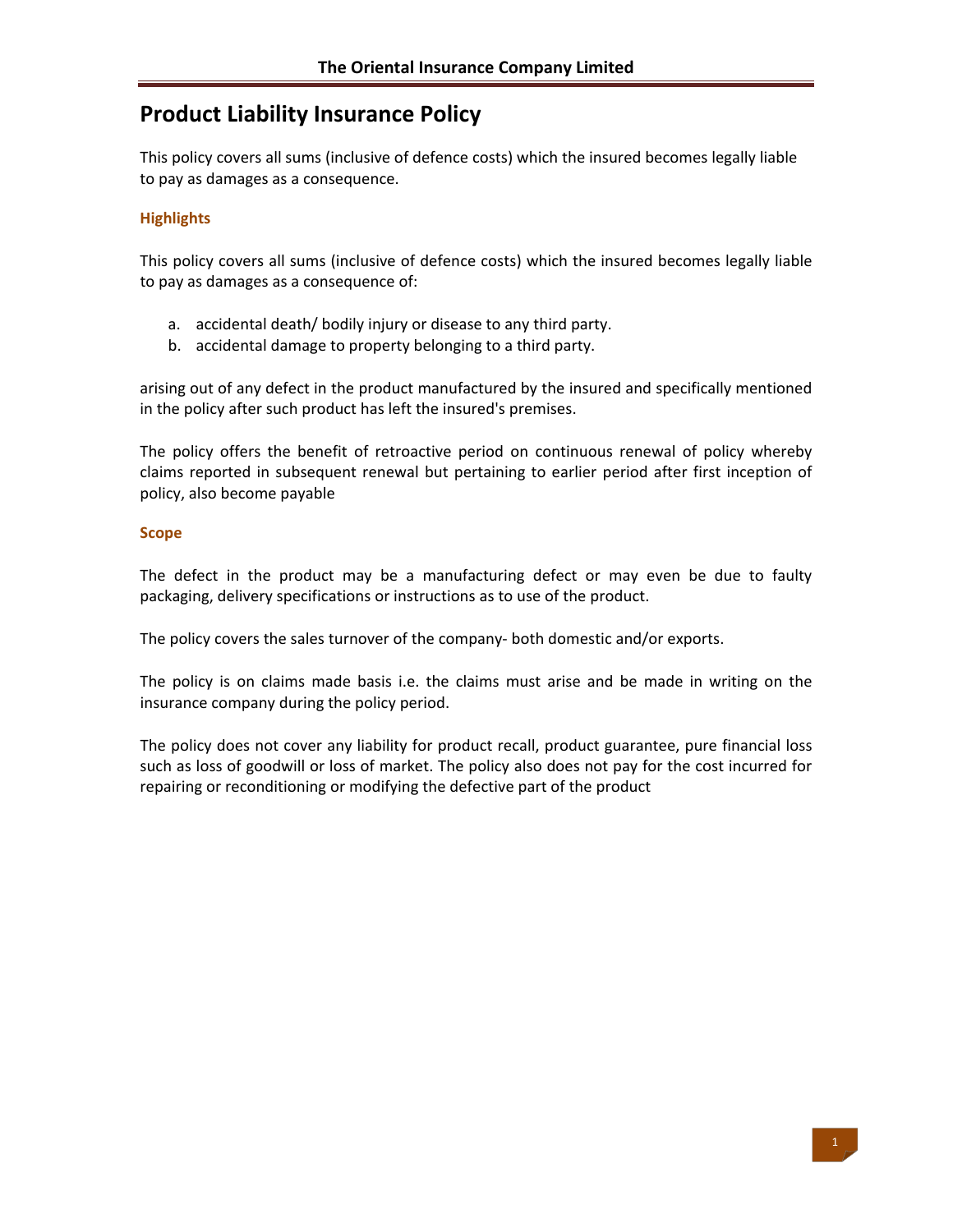#### **Add on covers**

The policy can be extended to cover liability arising out of judgments or settlements made in countries which operate under the laws of U.S.A or Canada (which is an exclusion under the policy) by opting for the North American Jurisdiction Clause.

The policy can also be extended to cover Limited Vendors Liability for named or unnamed vendors. Limited vendors liability means liability arising out of the sale and distribution of named insured products by vendors with original warranties and instructions of use of the product specified by the manufacturers

### **Who can take the policy?**

The policy can be taken by the manufacturer of any product whether it be the final product or part of the final product

#### **How to select the sum insured**

In Product Liability Policy, the sum insured is referred to as Limit of Indemnity. This limit is fixed per accident and per policy period which is called Any One Accident (AOA) limit and Any One Year (AOY) limit respectively. The ratio of AOA limit to AOY limit can be chosen from the following:

a. 1:1

b. 1:2

c. 1:3

d. 1:4

The AOA limit which is the maximum amount payable for each accident should be fixed taking into account the nature of product covered and the maximum number of people who could be affected and maximum property damage that could occur, in the worst possible accident after sale of the product

#### **How to claim**

In case of any event likely to give rise to a liability claim as described above, insurance company should be informed immediately. In case any legal notice or summons is received, it should be sent to the insurance company. The company has the option of arranging the defence of the case.

The event giving rise to the claim should have occurred during the period of insurance or retroactive period and the claim first made in writing against the insured during the policy period. The maximum amount payable including defence cost will be the AOA limit selected. The Any One Year limit will get reduced by the amount of claim or indemnity paid for any one